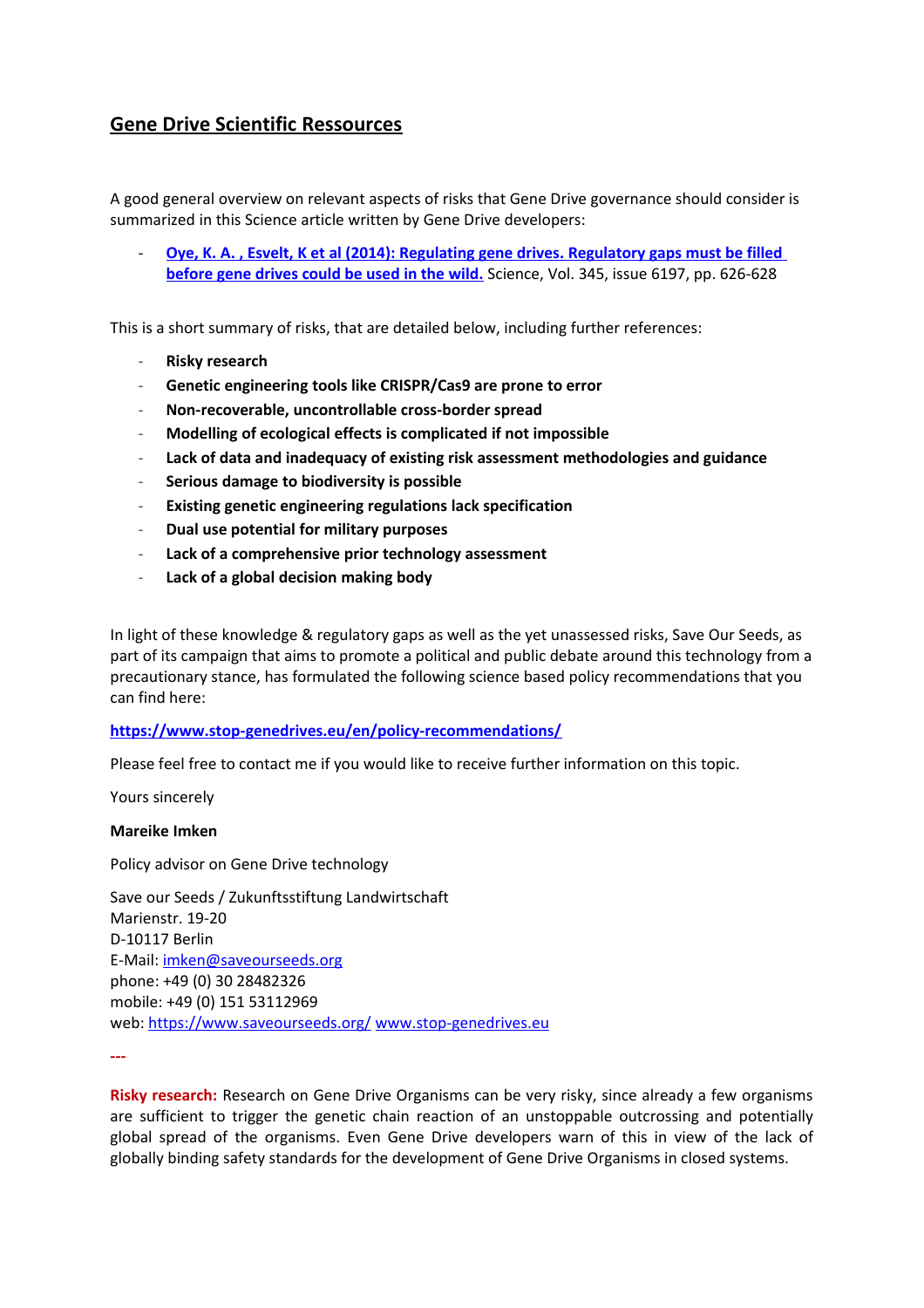- Akbari O. S. et al. (2015). Biosafety. Safeguarding gene drive experiments in the laboratory.  [Science 349: 927–929](https://www.ncbi.nlm.nih.gov/pmc/articles/PMC4692367/)
- [Benedict, M. Q. et al \(2018\). Recommendations for Laboratory Containment and](https://www.ncbi.nlm.nih.gov/pmc/articles/PMC5846571/)  [Management of Gene Drive Systems in Arthropods. Vector borne and zoontic diseases. 18 \(1\)](https://www.ncbi.nlm.nih.gov/pmc/articles/PMC5846571/)

**Genetic engineering tools like CRISPR/Cas9 are prone to error:** The genetic engineering tools used and those active in the released organisms, such as CRISPR/Cas9 - do not function without error. Unforeseen effects at the genetic level are therefore likely.

- Kawall K. / Cotter J. / Then, C, (2020) Broadening the GMO risk assessment in the EU for [genome editing technologies in agriculture. Environmental Science Europe](https://www.researchgate.net/publication/343595505_Broadening_the_GMO_risk_assessment_in_the_EU_for_genome_editing_technologies_in_agriculture)
- [Kosicki M, Tomberg K, Bradley A \(2018\). Repair of double-strand breaks induced by CRISPR-](https://pubmed.ncbi.nlm.nih.gov/30010673/)[Cas9 leads to large deletions and complex rearrangements. Nat Biotechnol 36:765](https://pubmed.ncbi.nlm.nih.gov/30010673/)

**Non-recoverable, uncontrollable cross-border spread:** According to the current state of knowledge and research, the release of a Gene Drive Organism cannot be controlled or reversed. It could lead to a cross-border, possibly global spread of the organisms.

- Noble, C. et al. (2018). Current CRISPR Gene Drive Systems Are Likely to Be Highly Invasive in [Wild Populations. ELife 7.](https://pubmed.ncbi.nlm.nih.gov/29916367/)
- [Esvelt, Kevin M. / Neil J. Gemmell. 2017. "Conservation Demands Safe Gene Drive." PLOS](https://doi.org/10.1371/journal.pbio.2003850)  [Biology 15 \(11\): e2003850.](https://doi.org/10.1371/journal.pbio.2003850)

**Modelling of ecological effects is complicated if not impossible:** Gene Drives are designed to spread within natural populations over generations. Predicting their effects in natural populations (including next generation effects) and their interactions in their food webs and ecosystems is practically impossible, given the complexity and diversity of ecosystems in which GDOs can spread over time.

- TWN Biosafety Briefing, *Sirinathsinghji, Eva* [\(2020\): Risk Assessment Challenges of Synthetic](https://biosafety-info.net/articles/assessment-impacts/risk-assessment/risk-assessment-challenges-of-synthetic-gene-drive-organisms/)  [Gene Drive Organisms](https://biosafety-info.net/articles/assessment-impacts/risk-assessment/risk-assessment-challenges-of-synthetic-gene-drive-organisms/)
- Then, C. (2020): Limits of Knowledge and Tipping Points in the Risk Assessment of Gene Drive Organisms. In: von Gleich, A. / Schröder, W. (2020): Gene Drives at Tipping Points. [Precautionary Technology Assessment and Governance of New Approaches to Genetically](https://link.springer.com/chapter/10.1007/978-3-030-38934-5_8)   [Modify Animal and Plant Populations. Springer Link.](https://link.springer.com/chapter/10.1007/978-3-030-38934-5_8)
- [Convention on Biological Diversity. Ad Hoc Technical Expert Group on Risk Assessment \(2020\).](https://www.cbd.int/doc/c/a763/e248/4fa326e03e3c126b9615e95d/cp-ra-ahteg-2020-01-05-en.pdf) [Report of the Ad Hoc Technical Expert Group on risk assessment.](https://www.cbd.int/doc/c/a763/e248/4fa326e03e3c126b9615e95d/cp-ra-ahteg-2020-01-05-en.pdf)  [CBD/CP/RA/AHTEG/2020/1/5.](https://www.cbd.int/doc/c/a763/e248/4fa326e03e3c126b9615e95d/cp-ra-ahteg-2020-01-05-en.pdf)

**Lack of data and inadequacy of existing risk assessment methodologies and guidance:** At the same time, these risks to humans and the environment are largely unexplored due to the lack of data and inadequacy of existing risk assessment methodologies and guidance for assessing GDOs. The discussion on the need for developing specific guidance materials for the risk assessment of Gene Drive Organisms under the Cartagena Protocol and within the EU (EFSA) is only just beginning.

- [Otto, M. / Engelhard, M. \(2018\). Synthetic Gene Drive: Between Continuity and Novelty.](https://www.embopress.org/doi/full/10.15252/embr.201845760)  [Crucial differences between gene drive and genetically modified organisms require an](https://www.embopress.org/doi/full/10.15252/embr.201845760)  [adapted risk assessment for their use. EMBO Reports 19 \(5\).](https://www.embopress.org/doi/full/10.15252/embr.201845760)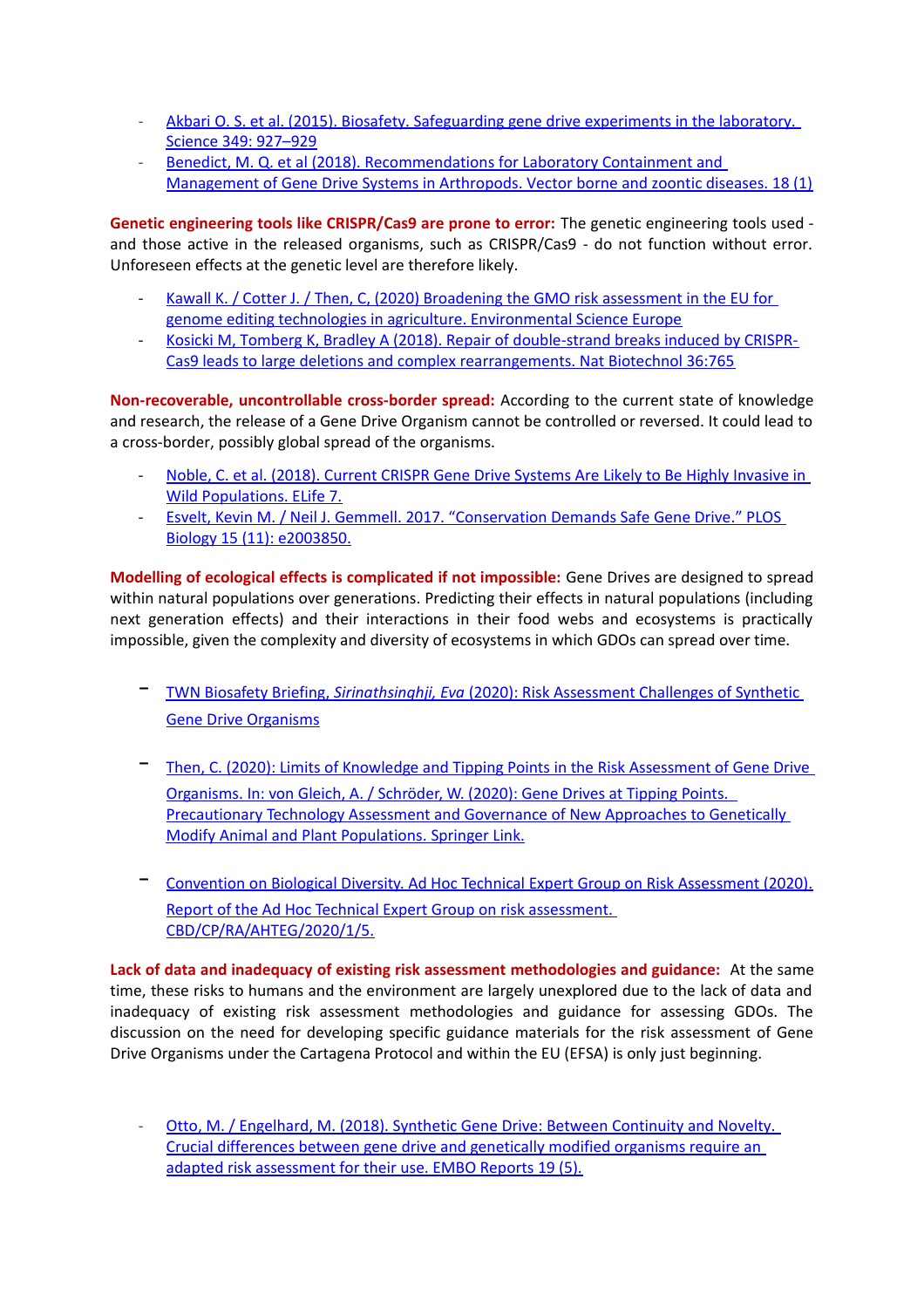- [Dolezel, M. / Simon, S. / Otto, M. / Engelhard, M. / Züghart, W. \(2020\): Gene Drive](https://www.umweltbundesamt.at/fileadmin/site/publikationen/REP0705.pdf)  Organisms. [Implications for the Environment and Nature Conservation.](https://www.umweltbundesamt.at/fileadmin/site/publikationen/REP0705.pdf)
- <sup>-</sup> [Convention on Biological Diversity. Ad Hoc Technical Expert Group on Risk Assessment \(2020\).](https://www.cbd.int/doc/c/a763/e248/4fa326e03e3c126b9615e95d/cp-ra-ahteg-2020-01-05-en.pdf) [Report of the Ad Hoc Technical Expert Group on risk assessment.](https://www.cbd.int/doc/c/a763/e248/4fa326e03e3c126b9615e95d/cp-ra-ahteg-2020-01-05-en.pdf)  [CBD/CP/RA/AHTEG/2020/1/5.](https://www.cbd.int/doc/c/a763/e248/4fa326e03e3c126b9615e95d/cp-ra-ahteg-2020-01-05-en.pdf)

**Serious damage to biodiversity is possible:** For the reasons mentioned above and others, a release of GDOs could, in the worst case scenario, cause serious damage to biodiversity and the web of life.

CSS, ENSSER, VDW (2019). Gene Drives. A report on their science, applications, social [aspects, ethics and regulations.](https://genedrives.ch/wp-content/uploads/2019/10/Gene-Drives-Book-WEB.pdf)

**Dual use potential for military purposes:** The US military research institute DARPA is one of the main sponsors of Gene Drive research, mainly to counteract the possible use of Gene Drives for military or hostile purposes. The UN Bioweapons Convention has also been discussing the potential threat posed by the use of Gene Drive Organisms as biological weapons for several years.

- [Meeting of Experts on Review of Developments in the Field of Science and Technology](https://www.unog.ch/80256EDD006B8954/(httpAssets)/327ACB8D34AFD3C8C12583930032B711/$file/CRP_3.pdf)  [Related to the Bioweapons Convention: Reflections and proposals for possible outcomes.](https://www.unog.ch/80256EDD006B8954/(httpAssets)/327ACB8D34AFD3C8C12583930032B711/$file/CRP_3.pdf)  [\(2018\). BWC/MSP/2018/CRP.3](https://www.unog.ch/80256EDD006B8954/(httpAssets)/327ACB8D34AFD3C8C12583930032B711/$file/CRP_3.pdf)
- [Gene Drive Files Expose Leading Role of US Military in Gene Drive Development](http://genedrivefiles.synbiowatch.org/2017/12/01/us-military-gene-drive-development/)
- [Defense Advanced Research Projects Agency \(2019\). Safe Genes Tool Kit Takes Shape.](https://www.darpa.mil/news-events/2019-10-15)

**Lack of a comprehensive prior technology assessment:** The power and scope of the technology and the large number of open technical, ecological, ethical, cultural, social and regulatory issues surrounding the application of the technology in open systems suggest the necessity of a comprehensive prior technology assessment before any application in nature, including field trials.

- [von Gleich, A. / Schröder, W. \(2020\): Gene Drives at Tipping Points. Precautionary](https://link.springer.com/book/10.1007/978-3-030-38934-5) [Technology Assessment and Governance of New Approaches to Genetically Modify Animal](https://link.springer.com/book/10.1007/978-3-030-38934-5) [and Plant Populations.](https://link.springer.com/book/10.1007/978-3-030-38934-5)
- [Dolezel, M. / Simon, S. / Otto, M. / Engelhard, M. / Züghart, W. \(2020\): Gene Drive](https://www.umweltbundesamt.at/fileadmin/site/publikationen/REP0705.pdf) Organisms. [Implications for the Environment and Nature Conservation.](https://www.umweltbundesamt.at/fileadmin/site/publikationen/REP0705.pdf)

**Existing genetic engineering regulations lack specification:** Regarding Gene Drive technology, previous regulations on genetically modified organisms are reaching their limits and need to be adapted. For example, the globally binding processes for the import of genetically modified organisms across national borders, which are regulated by the Cartagena Protocol, do not apply to self-propagating GDOs. Liability and redress regulations regarding the use of the technology are also not sufficiently clarified worldwide.

Lim, L. C. / Lim, L. L. (2019): Gene Drives. Legal and Regulatory Issues. Third World Network.

**Lack of a global decision making body:** If Gene Drive Organisms can and should spread worldwide, the question must be clarified as to who can ultimately decide on the release of Gene Drive Organisms and who should be involved at what level. The establishment of such a body and decisionmaking mechanism at global level is necessary and requires a broad societal debate.

 **Incompatibility with the precautionary principle: In view of these open questions, risks and lack of specific regulatory procedures referred to here, as well as the devastating situation of dramatically declining global biodiversity, it**